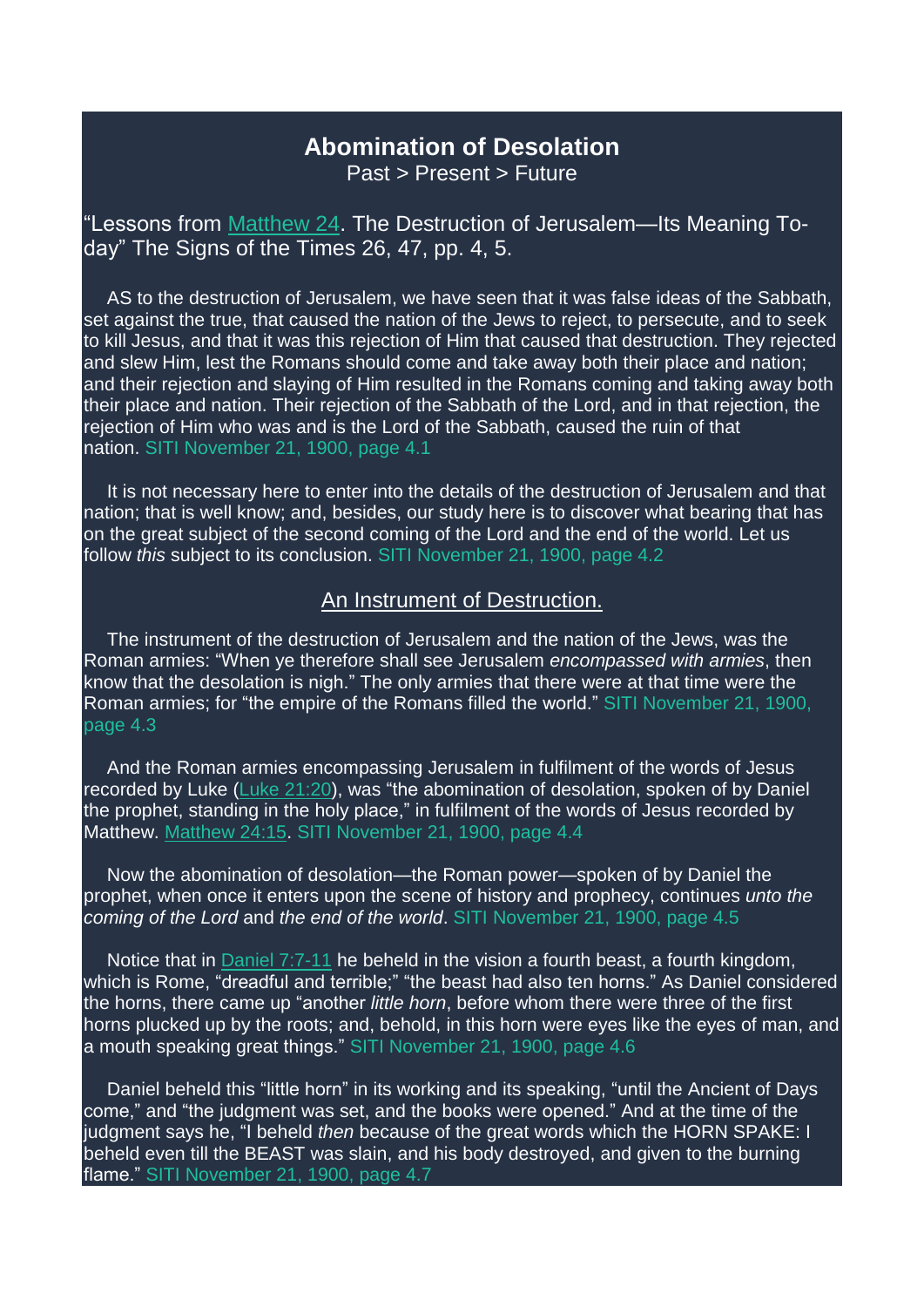Note that he was beholding the "little horn." He was considering the "little horn." At the time of the judgment he beheld especially because of the great *words* which the "*horn* spake." And he beheld even till—the *horn* was destroyed?—No, but till "*the beast* was slain, and *his* body *destroyed*, and given to the burning flame." This makes it perfectly plain that the "little horn" is but the continuation of the beast, in another form; so fully is the "*little horn*" a continuation of the spirit and characteristics and power of "*the beast*," that when comes the time of the destruction of the horn, instead of saying that *the horn* was destroyed, he says THE BEAST was slain and destroyed. And this makes it perfectly plain that when the beast enters upon the scene, he continues, only under another phase, until the coming of the Lord and the end of the world. SITI November 21, 1900, page 4.8

Again: In Daniel [8:9-12,](https://m.egwwritings.org/en/book/1965.44828#44828) 23-25, this same power is again symbolized by a "*little horn* which waxed exceeding great;" and it continues clear through till the end of the world, when it is "broken without hand" in the setting up of the kingdom of God, when the stone cut out *without hand* breaks in pieces and consumes all kingdoms of earth, and it stands forever. And in this prophecy of [Daniel](https://m.egwwritings.org/en/book/1965.44812#44812) 8 this power is directly referred to as "the transgression of desolation;" while in [Daniel](https://m.egwwritings.org/en/book/1965.45025#45025) 11:31; [12:11](https://m.egwwritings.org/en/book/1965.45076#45076) the same power is definitely called "the abomination that maketh desolate." And in all these places the connection shows that it continues unto "the time of the end," and even unto the end. SITI November 21, 1900, page 4.9

And again: In [Daniel](https://m.egwwritings.org/en/book/1965.44971#44971) 11:4 there is marked the concurrence of events which calls into the field of prophecy and history the Roman power. And when the Roman power does enter the field, the Word says that it is done "to establish the vision"—"the children of robbers shall exalt themselves *to establish the vision*." This shows that the Roman power was the great object of the vision; that whatever was given preceding the rise of that power, was given only as certain stepping-stones unto the time when that power should rise; and that when this power was met, in its rise, the object of the vision was met—the vision was established. And when that power is once entered upon the scene, it continues, if not in one phase then just as certainly in another, till the time of the coming of the Lord and the end of the world. SITI November 21, 1900, page 4.10

Therefore, when Jesus cited "the abomination of desolation spoken of by Daniel the prophet," in that very thing He brought to mind that which would continue unto the coming of the Lord and the end of the world. And when Jesus cited this power in His discourse upon the sign of His coming and of the end of the world, this certifies that in the career of that power there is that which is instructive as to His coming and the end of the world. And when He cited this power as the one which would betray Jerusalem, then this certifies that in the destruction of Jerusalem there is that which is instructive as to His coming and the end of the world. SITI November 21, 1900, page 4.11

Now it was their rejection of the Lord Jesus that brought upon that people the destruction of their city and nation by the Roman power—the abomination of desolation. And by the plain showing of the Gospels we have seen that it was in rejecting the divine idea of the Sabbath of the Lord that they rejected the Lord of the Sabbath, and persecuted Him, and sought to kill Him, until they had killed Him, to save the nation from the Romans, but which only caused the nation to be destroyed by the Romans. SITI November 21, 1900, page 4.12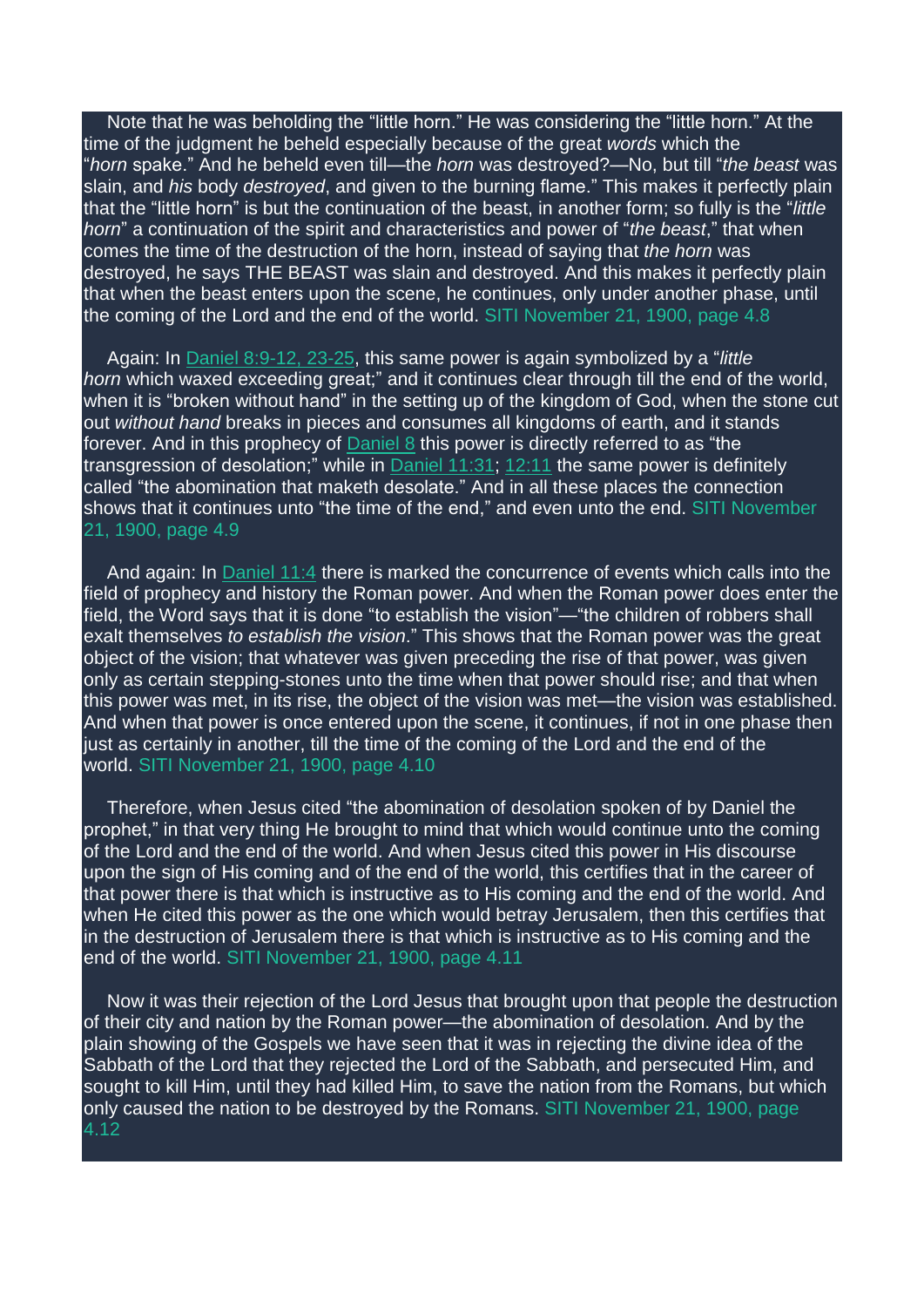And then, at a later date in its history, this Roman power, this abomination of desolation, at the time of the development of the "little horn" of [Daniel](https://m.egwwritings.org/en/book/1965.44769#44769) 7:8—this power itself rejected God's idea of the Sabbath, and set up wholly man's idea of it; rejected the true Sabbath and set up a wholly false one, even to the substituting of another *day*—Sunday—for the Lord's day, the Sabbath day which God had established and appointed. It was said by those who did it, "All things whatsoever that was duty to do on the Sabbath day, these WE have transferred to the Sunday." Laws were enacted by the Roman power to compel all to accept the false idea of the Sabbath instead of the true. All who would observe the Sabbath of the Lord were "accursed from Christ," and whosoever did not accept the false, was held guilty of sacrilege and subject to penalties from the Roman power—the abomination of desolation. SITI November 21, 1900, page 4.13

And what was the consequence of this second course of rejecting the Sabbath of the Lord, and in that the Lord of the Sabbath? What came upon this second nation that did that thing?—It likewise was brought to ruin, and was swept from the earth as completely as was the nation of the Jews that first did that heaven-daring thing. The Roman Empire was as utterly ruined as was the Jewish nation. SITI November 21, 1900, page 4.14

## **A Lesson to the United States**

And *now*, in these last days, in these days when we know that the coming of the Lord "is near, even at the doors"—in these days "the abomination of desolation," the Roman power, exists in a different phase from that of the days of the destruction of Jerusalem, and also in a somewhat different phase from that of the days of the destruction of the Roman Empire. And in *these days* this abomination of desolation still insists upon that rejection of God's idea of the Sabbath, and the substitution of man's; the rejection of the true, and the acceptance, even by force, of the false. And in this heaven-daring thing, in this thing which has *twice* wrought, as a world-example, the ruin of nations, the abomination of desolation has gained the support of THE UNITED STATES. SITI November 21, 1900, page 4.15

The United States, as certainly as ever did Jerusalem, or as ever did Rome, has rejected God's idea of the Sabbath, and has accepted man's—"the man of sin;" it has rejected the true, and has set up the false, to be forced upon all people by the power of the State. In her legislation of 1893, God's idea of the Sabbath was read in His own words from His own Word, and then that was deliberately set aside and rejected, and one utterly false in every respect was accepted and established here by governmental recognition. This nation, as really as did Jerusalem, or as did Rome, in thus rejecting the Sabbath of the Lord, has in this rejected the Lord of the Sabbath. SITI November 21, 1900, page 4.16

And what must be the consequence? What only *can* be the consequence? Can this nation now fare any better than fared Jerusalem and Rome in doing the same thing? Can it be fairly hoped that she can fare as well as did they, since she has done this thing in the face of these two world-warning destructions? But how shall destruction come here for this heaven-daring offense? It came to Jerusalem by the Roman power. It came to the Roman Empire by the barbarians of the North. Whence can it come next in punishment of this offense of the king?—It comes in the brightness of the consuming glory of the coming of the Lord, and the armies of heaven following Him upon white horses, when out of His mouth goeth the sharp sword with which He shall smite the nations. [Revelation](https://m.egwwritings.org/en/book/1965.63311#63311) 19:11-21; [Joel](https://m.egwwritings.org/en/book/1965.45534#45534) 2:1- [11.](https://m.egwwritings.org/en/book/1965.45534#45534)